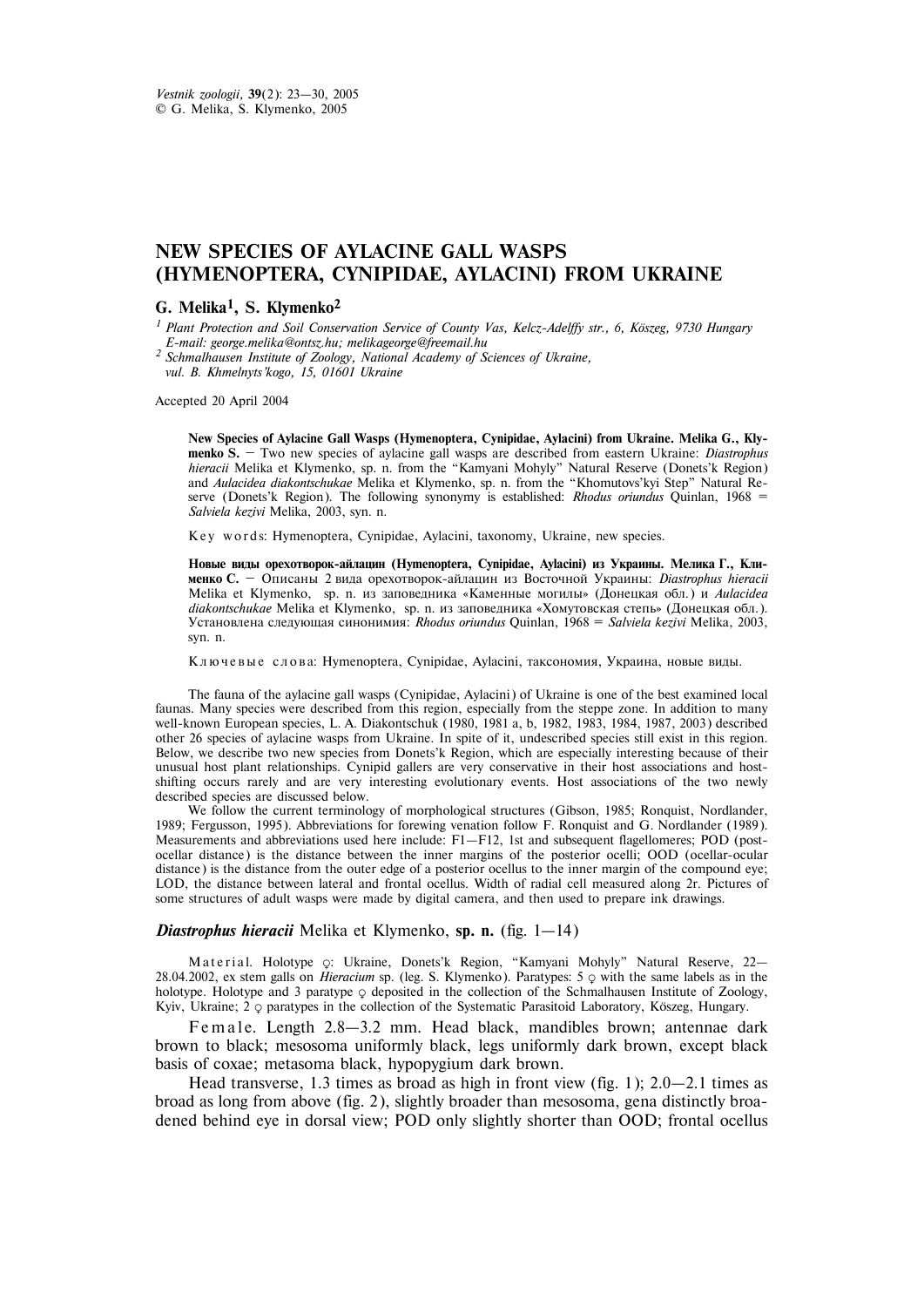

Fig. 1—14. *Diastrophus hieracii*,  $\varphi$ : 1 — head, front view; 2 — head, dorsal view; 3 — head, posterior view; 4 — antenna; 5 — pronotum, dorsal view; 6 — mesoscutum, dorsal view; 7 — scutellum, dorsal view; 8 mesosoma, lateral view; 9 — propodeum, dorsal view, part; 10 — forewing; 11 — tarsal claw; 12 — metasoma, lateral view;  $13-14$  – gall.

Рис. 1–14. *Diastrophus hieracii*,  $\circ$ : 1 – голова, вид спереди; 2 – голова, вид сверху; 3 – голова, вид сзади; 4 — антенна; 5 — пронотум, вид сверху; 6 — мезоскутум, вид сверху; 7 — щиток, вид сверху; 8 — мезосома, вид сбоку; 9 — проподеум, вид сверху, часть; 10 — переднее крыло; 11 — коготок лапки; 12 — метасома, вид сбоку; 13—14 — галл.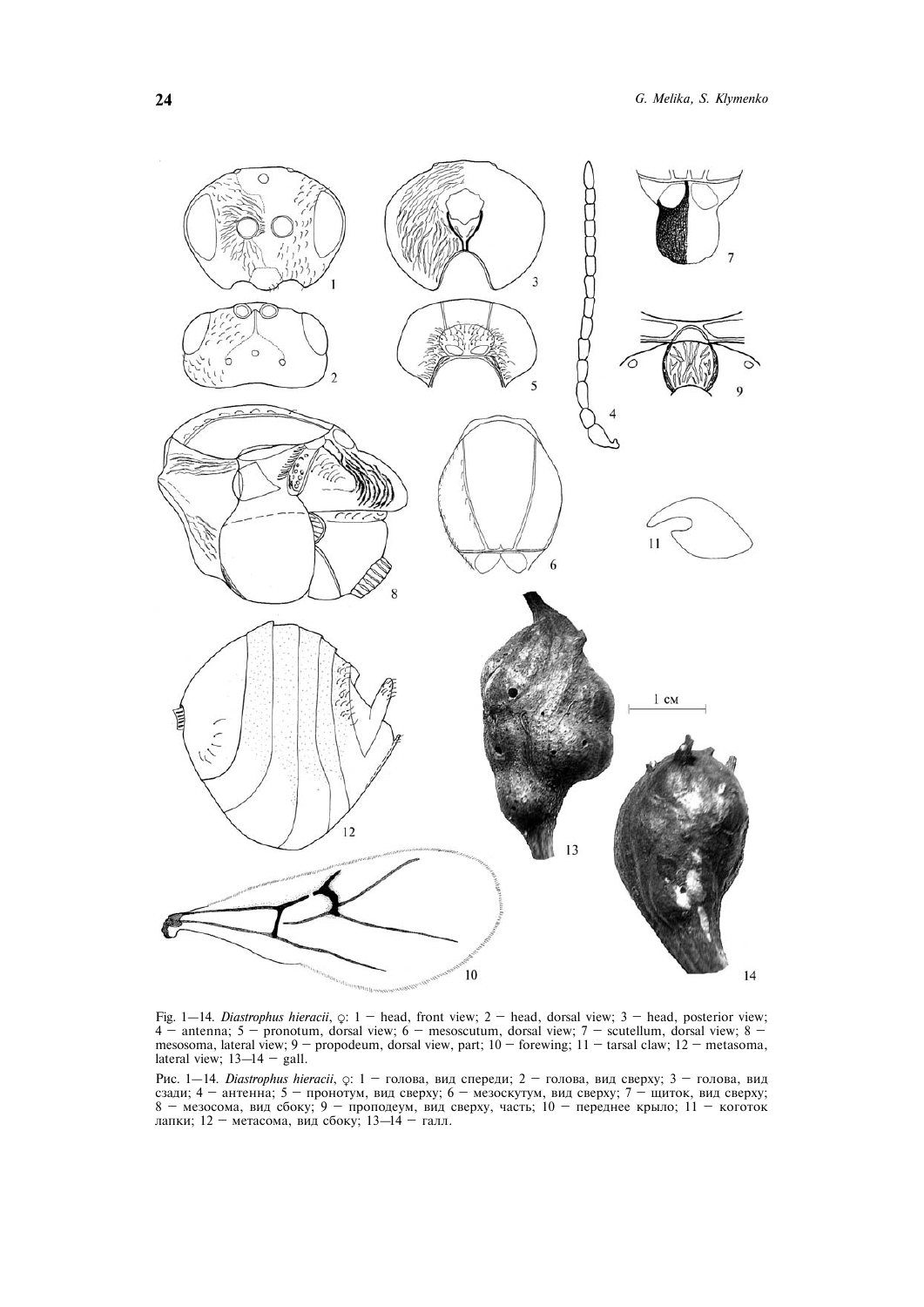with impression toward frons; interocellar area, occiput smooth shining, without punctures; occipital carina absent, vertex and occiput rounded, last with transverse very minute striation above occipital foramen; interocellar area together with upper half of frons form a slightly elevated very smooth and shining zone without setae, which continuing into a median longitudinal carina, going down in between antennal foramens; lower half of frons aside of this median carina, area between compound eye and antennal socket transversely striate, with short white setae (fig. 1); postocciput and postgena with strong parallel rugae, with more dense white setae as front of head; gular sulci free, well separated at hypostomata; oral foramen 1.3 times as high as height of occipital foramen, distance between oral and occipital foramena nearly 2.0 times as short as height of occipital foramen (fig. 3); transfacial line 1.5 times as long as height of compound eye,  $1.8-1.9$  times as long as height of lower face (measuring from antennal rims to the tip of clypeus); distance between antennal rim and inner margin of compound eye 4.2 times as short as transfacial distance; distance between compound eye and antennal rim nearly equal to diameter of antennal socket; slightly elevated central area of lower face finely coriaceous; lower face laterally of elevated central area and malar space with minute interrupted irradiating striae; malar space behind striation and gena behind compound eye finely coriaceous, with more longitudinal orientation of striae, giving a view of longitudinal very minute striation for gena behind compound eye; clypeus very minutely coriaceous; epistomal sulcus distinct, broad, slightly impressed, smooth, shining; anterior tintorial pits indistinct; malar space 1.3 times as short as height of compound eye; POD (in front view of head)  $0.6-0.7$  times as short as malar space and 0.5 times as long as height of compound eye; gena broadened behind eye (fig. 1). Mandibles brown. Antenna uniformly dark brown to black, 14-segmented, F1 only slightly longer than F2, pedicel 1.5 times as short as F1, scapus 2.25 times as long as F1, F12 1.9 times as long as F11, nearly equal in length to F11 + F10 (fig. 4).

Mesosoma uniformly black, 1.25–1.3 times as long as high in lateral view (fig. 8). Pronotum dorso-medially 2.0 times as short as the greatest length measuring on outer margin; submedian pronotal pits distinct, deep, slightly transverse, separated by carina which narrower than width of submedial pit; pronotal plate distinct, slightly elevated above pronotum, with piliferous points (fig. 5); pronotum densely pubescent along anterior edge, less setae laterally; pronotum laterally, in antero-dorsal part, with transverse parallel striae, central part smooth with very delicate coriaceous sculpture, anteroventral edge again with strong transverse parallel striae (fig. 8). Propleuron black, smooth, shining. Scutum black, slightly longer than broad in dorsal view, uniformly smooth and shining, without sculpture, with very few sparse short scattered setae, especially laterally to notauli and prolong lateral edge; notauli deeply impressed, complete, reach pronotum, with smooth shining bottom; anterior parallel lines very indistinct, nearly invisible; median mesoscutal line well-impressed in very posterior part, parapsidal lines invisible, absent (fig. 6). Scutellum black, 1.3 times as long as broad in dorsal view; disk with mainly longitudinally orientated strong rugae; scutellar foveae ovate, reach to 1/3 of scutellum length, separated by distinct longitudinally striate carina, bottom of scutellar fovea smooth, shining (fig. 7). Dorso-axillar area smooth, shining (fig. 7). Mesopleuron uniformly smooth and shining, acetabular carina narrow, area delimited by it longitudinally striate (fig. 8). Propodeum black, laterally finely coriaceous, with dense white long setae; lateral propodeal carinae distinct, uniformly thick, slightly bent outwards in the middle; central propodeal area shining, with strong irregular rugae, without setae; metanotum shining, with few striae; metanotal trough smooth, shining, with few sparse short white setae; propodeal spiracle rounded, with strong raised carina along anterior border (fig. 9); metanotal sulcus reach mesopleuron slightly higher than the half height of mesopleuron; axillula smooth, shining with few white setae; lateral area of propodeum behind metapleural sulcus dull rugose; nucha black, sulcate (fig. 8).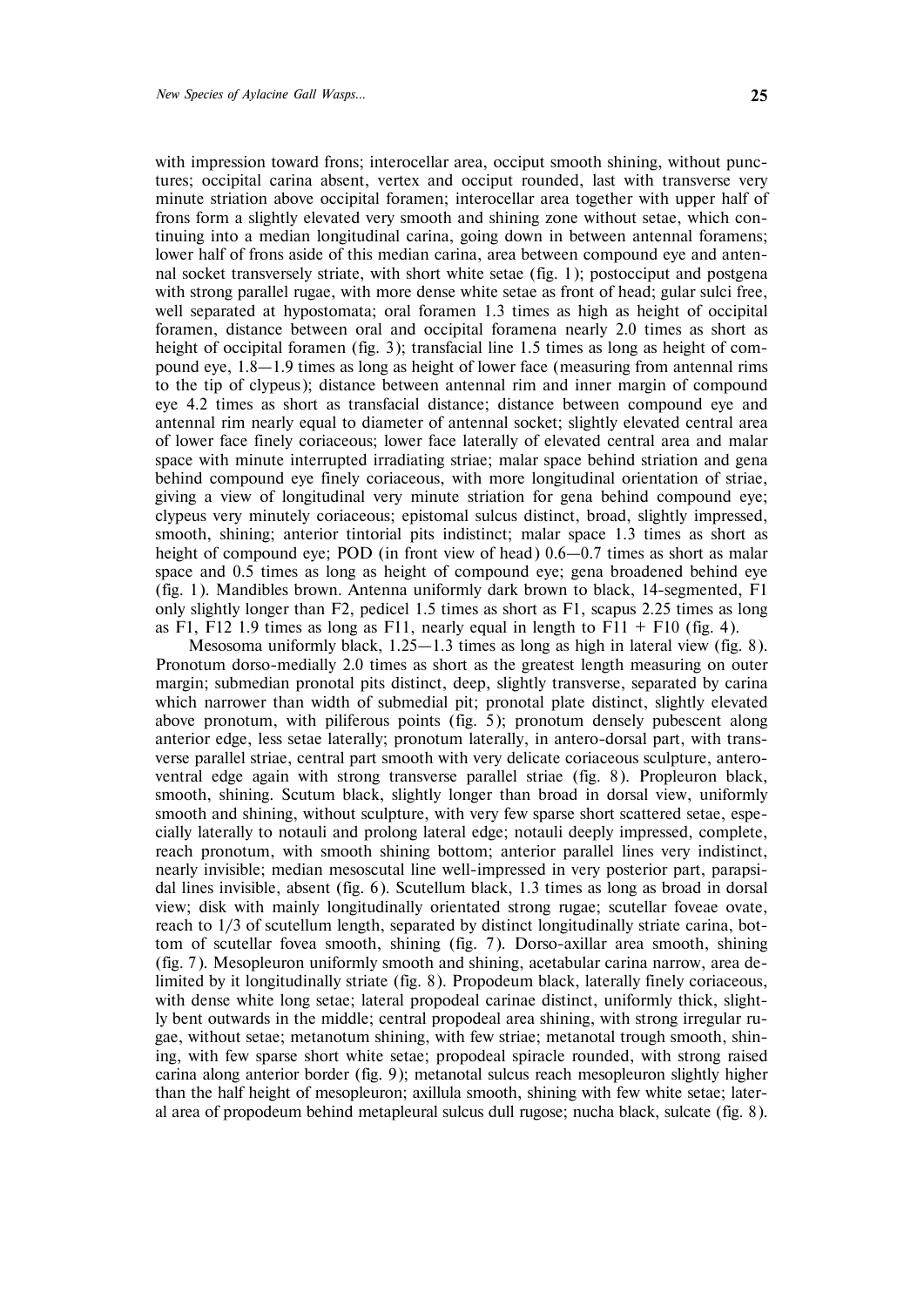All legs uniformly dark brown, except black basis of coxae, tarsal claws with acute basal lobe (fig. 11) Forewing longer than body; marginal cilia long, distinct; radial cell 3.0–3.1 times as long as broad, opened; R1 and Rs do not reach wing margin, Rs curved in proximal  $1/3$ ; areolet absent, Cu<sub>1b</sub> not curved outward wing margin (fig. 10).

Metasoma slightly longer than head + mesosoma, strongly compressed laterally, black, with brownish tone, tergite 2 with few sparse white setae baso-laterally, smooth, without punctures, subsequent tergites smooth, shining, with sparse, indistinct punctures dorsally and laterally in the upper half of tergite; hypopygium smooth, without punctures, prominent part of ventral spine of hypopygium short, with very few short white setae ventrally (fig. 12).

Male unknown.

Et y m o logy. The species name *hieracii* reflects its host association with the plants of the genus *Hieracium* (Asteraceae).

Comparative remarks. *Diastrophus hieracii*, differs from other two known European species, *D. rubi* (Bouché, 1834) and *D. mayri* Reinhart, 1876 by the scutum, which is longer than broad in dorsal view, the scutellum is longitudinally striate, the head more rounded in front view, the 3rd and subsequent tergites with punctures, while in *D. rubi* and *D. mayri* the scutum is broader than long in dorsal view, the scutellum is uniformly dull coriaceous, without longitudinally orientated striae; the head more transverse in front view, tergites without punctures. In *D. hieracii*, female antenna 14 segmented, F12 1.9 times as long as F11, nearly equal in length to F11 + F10, while in *D. rubi* antenna 13-segmented, if 14-segmented (suture between F11 and F12 well-visible), than F12 equal in length to F11. *Diastrophus hieracii*, differs from *D. mayri* also by absence of areolet in the forewing, while it is present in the last species.

Some diagnostic characters of *D. hieracii* are present in certain Nearctic species of *Diastrophus*: in *D. nebulosus* (Osten Sacken, 1861), *D. radicum* Bassett, 1870 and *D*. *smilacis* Ashmead, 1896 the disk of scutellum also longitudinaly striate; in *D. smilacis* the scutum is slightly elongate; in *D. radicum* and *D. nebulosus* 3rd and subsequent tergites with inconspicuous punctures. However, *D. hieracii* differs from these species by other characters and especially by the host plant association.

Biology. Larvae of *Diastrophus hieracii* induces stem swelling-like galls on *Hieracium* sp. (Asteraceae). Galls are in stems, multilocular, variously shaped, 2.0–2.5 cm in length and up to 1.5 cm in diameter, tissues are not hardly lignified, easily cuttable; galled stem is deformated (fig. 13–14). Galls become mature in autumn; adults emerge in spring the next year.

C o m m e n t s. The genus *Diastrophus* Hartig, 1840 includes 2 Palaearctic species: *D. rubi* (Bouche´, 1834), known to induce stem swelling-like galls on *Rubus* species (Rosaceae) and *D*. *mayri* Reinhart, 1876 on *Potentilla* L. (Rosaceae). According to the recent revision, 15 Nearctic *Diastrophus* species are known from America North of Mexico (Schick, Liu, 2003), thus, the genus is represented by 17 Holarctic species. In the Nearctic Region, 5 species are associated with *Potentilla*, host relationships of one species are unknown, one species induces galls on *Fragaria* L. (Rosaceae), one species is associated with *Smilax* (Smilacaceae), and 7 species with *Rubus*. Originally, gall wasps were herb gall inducers, and woody hosts, like *Rosa* L., *Rubus* L. (Rosaceae), *Quercus* L. (Fagaceae) were colonized later with the species those form a monophyletic clade (Liljeblad, Ronquist, 1998; Ronquist, 1999; Ronquist, Liljeblad, 2001). One species, *D. smilacis* Ashmead, 1896 induces galls on the monocotyledonous *Smilax*, in contrast to other Aylacini genera, which induce galls on herbaceous host plants (Ronquist, 1994). All other known species associate with Rosaceae (*Rubus*, *Potentilla* and *Fragaria*). Nieves-Aldrey (1994) suggested that *Diastrophus* and *Xestophanes* Foerster, 1869 form a monophyletic group on the basis of their rosaceous host associations, presence of a basal lobe on tarsal claws and glabrous smooth sculpture of mesothorax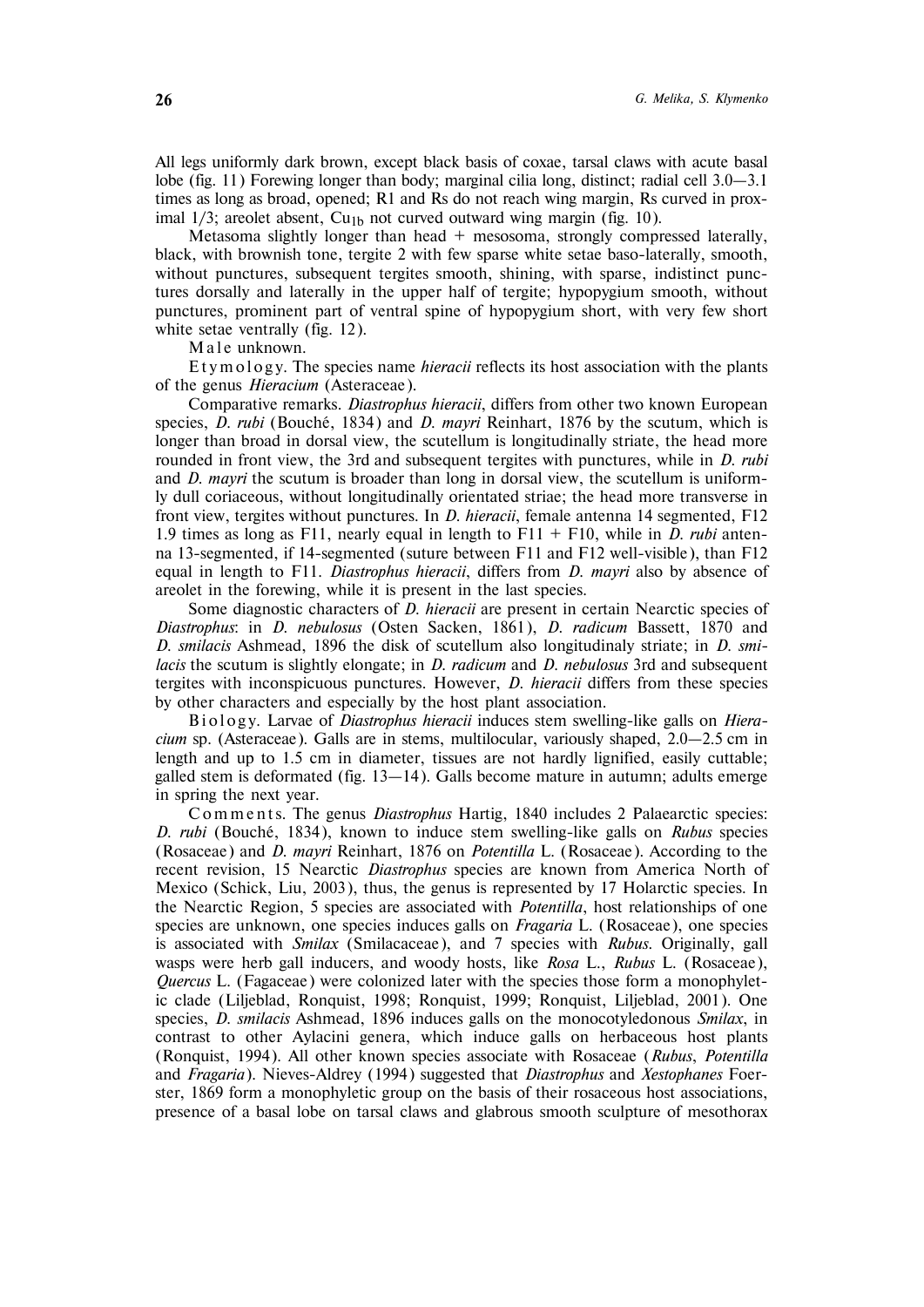and vertex. Association of 8 *Diastrophus* species with *Rubus* probably originated once and two reversal events have contributed to the patterns of association of *Diastrophus* with *Potentilla* and *Smilax* (Schick, Liu, 2003). In our case, *D. hieracii*, probably another reversal event, when a host-shifting to *Hieracium* had happened.

## *Aulacidea diakontschukae* Melika et Klymenko, **sp. n.** (fig. 15–25)

Material. Holotype  $\circ$ : Ukraine, Donets'k Region, "Khomutovs'kyi Step" Natural Reserve, 14– 23.03.2003, leg. S. Klymenko; ex flower heads of *Phlomis tuberosa*. Paratypes: 3  $\circ$  and  $\circ$  with the same labels as the holotype. Holotype and 1 paratype  $\varphi$  are deposited in the collection of the Schmalhausen Institute of Zoology, Kyiv, Ukraine;  $2 \varphi$  and  $\varphi$  paratypes in the collection of the Systematic Parasitoid Laboratory, Köszeg, Hungary.

Fe m a le. Length 2.2–2.8 mm. Head and mesosoma black; antennae brown, except black scapus and pedicellum; legs light brown, except dark brown to black coxae, trochanter and basis of femora; metasoma black, hypopygium brown.

Head nearly rounded, 1.2 times as broad as high in front view (fig. 15); 2.0–2.1 times as broad as long from above (fig. 16), slightly broader than mesosoma, gena not broadened behind eye; POD 1.3 times as long as OOD; frontal ocellus with impression toward frons; interocellar area and occiput delicately coriaceous, without punctures; occipital carina absent, vertex and occiput rounded, last with transverse very minute striation above occipital foramen; area between compound eye and antennal socket longitudinally minutely striate, with short white setae; postocciput and postgena coriaceous, with more dense white setae as the front of head; gular sulci free, well separated at hypostomata; oral foramen 1.5 times as high as height of occipital foramen, distance between oral and occipital foramena slightly shorter than height of occipital foramen; transfacial line 1.4 times as long as height of compound eye,  $1.4-1.5$  times as long as height of lower face (measuring from antennal rims to the tip of clypeus); distance between antennal rim and inner margin of compound eye 3.8 times as short as transfacial distance; distance between compound eye and antennal rim slightly larger than diameter of antennal socket; slightly elevated central area of lower face finely coriaceous; lower face laterally of elevated central area and malar space with irradiating minute striae; malar space behind striation and gena behind compound eye finely coriaceous, with more longitudinal orientation of striae; clypeus very minutely coriaceous; epistomal sulcus distinct, broad, slightly impressed, smooth, shining; anterior tintorial pits indistinct; malar space 1.4 times as short as height of compound eye; POD (in front view of head) 0.6–0.65 times as short as malar space and 0.4–0.5 times as long as height of compound eye (fig. 15). Mandibles dark brown. Antenna uniformly brown, except black scapus and pedicellum, 13-segmented, F1 0.75 as short as F2, F2 equal F3, pedicel 0.75 times as short as F1, scapus only 1.6 times as long as F1, F11 1.7 times as long as F10, F10 equal F9 (fig. 17).

Mesosoma uniformly black, 1.25–1.3 times as long as high in lateral view. Pronotum dorso-medially 2.3 times as short as the greatest length measuring on outer margin; submedian pronotal pits distinct, transverse, separated by carina which slightly narrower than width of submedian pit; pronotal plate delimited in very anterior 1/3, very finely minutely coriaceous (fig. 19); pronotum densely pubescent along anterior edge, less setae laterally; pronotum laterally, in antero-dorsal part coriaceous, anteroventral edge with transverse parallel striae. Propleuron black, with longitudinally orientated striae, with some sparse white setae (fig. 20). Scutum black, subequal, nearly as long as broad in dorsal view, minutely coriaceous, minute striae longitudinally orientated, giving a view of transverse striation under proper lighting, with very few sparse short scattered setae, especially laterally to notauli and prolong lateral edge; notauli deeply impressed, complete, reach pronotum, with smooth shining bottom, strongly broadened in posterior 1/3; anterior parallel lines narrow, distinct, reach to 1/4 of scu-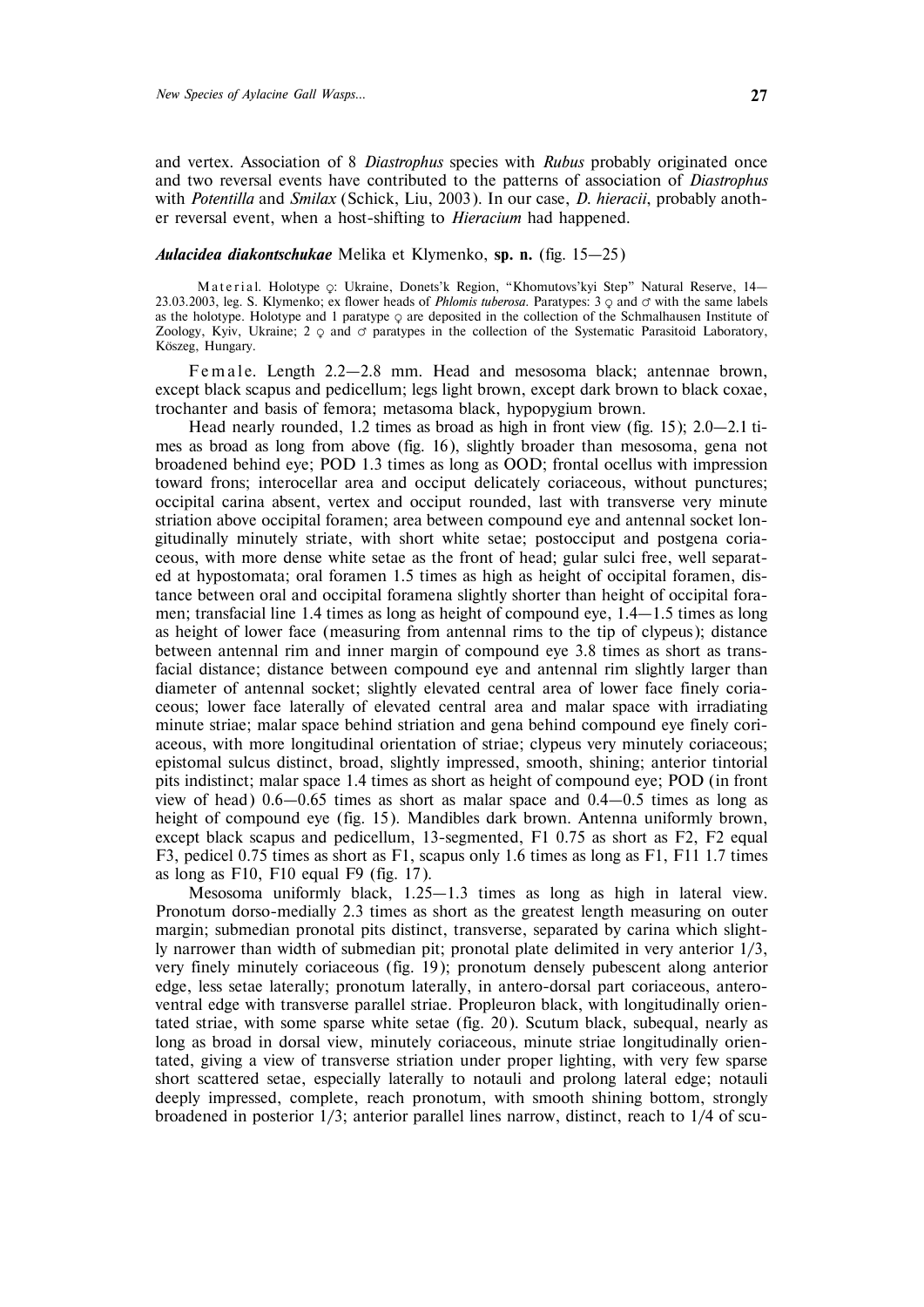

Fig. 15–25. *Aulacidea diakontschukae*: 15 – head, front view,  $\varphi$ ; 16 – head, dorsal view,  $\varphi$ ; 17 – antenna,  $\circ$ ; 18 – antenna,  $\circ$ ; 19 – pronotum, dorsal view,  $\circ$ ; 20 – pronotum and propleura, front view,  $\circ$ ; 21 – mesoscutum, dorsal view,  $\circ$ ; 22 — scutellum, dorsal view,  $\circ$ ; 23 — propodeum, dorsal view, part,  $\circ$ ; 24 forewing,  $\varphi$ ; 25 – metasoma, lateral view,  $\varphi$ .

Рис. 15–25. *Aulacidea diakontschukae*: 15 - толова, вид спереди, ç; 16 - вид сверху, ç; 17 - антенна,  $\gamma$ ; 18 — антенна,  $\sigma$ ; 19 — пронотум, вид сверху,  $\zeta$ ; 20 — пронотум и проплевра, вид спереди,  $\zeta$ ; 21 – мезоскутум, вид сверху,  $\varphi$ ; 22 — щиток, вид сверху,  $\varphi$ ; 23 — проподеум, вид сверху, часть,  $\varphi$ ; 24 переднее крыло,  $\varphi$ ; 25 — метасома, вид сбоку,  $\varphi$ .

tum; median mesoscutal line well-impressed and broad in very posterior part, parapsidal lines distinct, reach to 2/3 length of scutum (fig. 21). Scutellum black, elongated, nearly 2.0 times as long as broad in dorsal view, disk dull rugose; scutellar foveae ovate, reach to 1/3 length of scutellum, separated by distinct longitudinally striate carina, bottom of scutellar fovea smooth, shining (fig. 22). Dorso-axillar area coriaceous, with some longitudinally orientated rugae toward scutellar foveae (fig. 22). Mesopleuron uniformly and entirely transversely striate, area between striae shining, smooth, acetabular carina delimited very narrow area. Propodeum black, laterally finely coriaceous, with dense white long setae; lateral propodeal carinae distinct, uniformly thick, subparallel,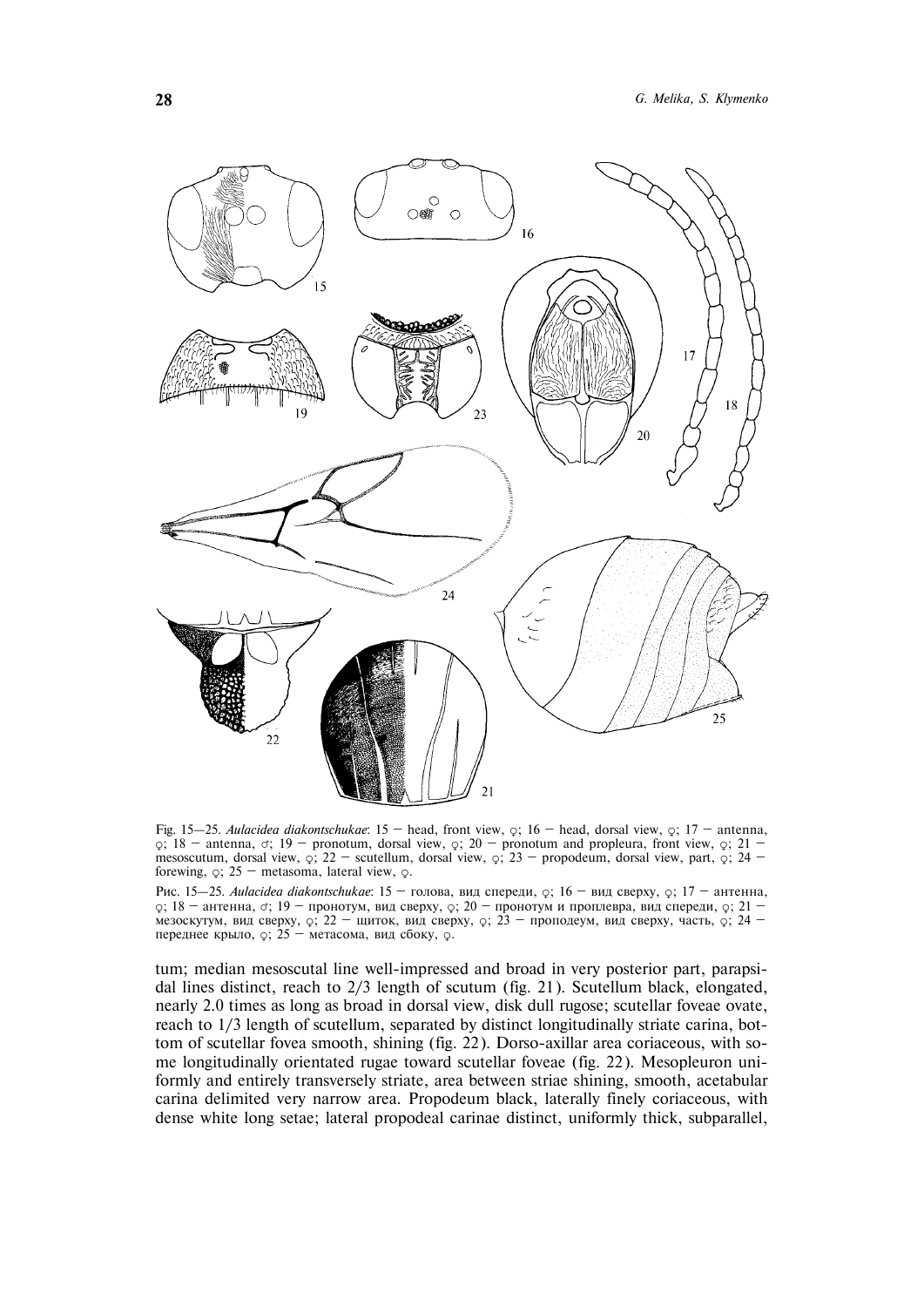central propodeal area shining, with strong, mainly transversely orientated irregular rugae, without setae; metanotum coriaceous, mat, with few striae; metanotal trough finely coriaceous, with relatively dense short white setae; propodeal spiracle ovate, with strong raised carina along anterior border (fig. 23); metanotal sulcus reach mesopleuron in anterior 1/3 of mesopleuron; axillula coriaceous, with relatively dense white setae; lateral area of propodeum behind metapleural sulcus dull rugose; nucha black, sulcate. All coxae, trochanter and distal half of femurae black, rest of leg light brown to yellow; tarsal claws simple, without basal lobe. Forewing longer than body; veins dark brown, marginal cilia long, distinct; radial cell short, 2.5 times as long as broad, distinctly closed, marginal vein weaker; Rs strongly curved in proximal 1/3; areolet triangular, large, distinct,  $Cu<sub>1b</sub>$  not curved outward wing margin (fig. 24).

Metasoma slightly longer than head  $+$  mesosoma, slightly compressed laterally, black, tergite 2 with few sparse white setae baso-laterally, smooth, without punctures, tergite 3 with punctures dorsally and dorso-laterally, in the upper half of tergite; subsequent tergites and hypopygium densely uniformly punctate, prominent part of ventral spine of hypopygium short, with very few short white setae ventrally (fig. 25).

Male same as female, except scutellum more delicately sculptured, scutellar foveae smaller, median mesoscutal line very indistinct in the very posterior part of scutum; antenna 14-segmented, pedicel 2.0 times as short as F1, F1 slightly curved, nearly equal F2, F12 1.7 times as long as F11, F10 equal F11 (fig. 18). Length 1.8 mm.

Etymology. The species is named in honour of Ukrainian cynipidologist, Dr. L. A. Diakonstchuk.

Di agnosis. Majority of the Palaearctic *Aulacidea* species posses a latero-basal patch of dense white setae on tergite 3, except two species: *A. acroptilonica* Tyurebajev, 1972 and *A. ascanica* Diakontshuk, 1984, which have only a few sparse white setae latero-dorsally, like *A*. *diakonstchukae*, The first species induces multilocular stem galls on *Acroptilon repens* (L.) (Asteraceae) (Kovalev, Diakontshuk, 1986), whereas the second one induces also multilocular stem galls, but on *Serratula xeranthemoides* Bieb. (Diakontschuk, 1984). *Aulacidea ascanica* is similar to to *Isocolus* species, except the radial cell is closed; *Isocolus serratulae* (Mayr, 1882). In *A. acroptilonica* and *A. ascanica* the frons with some indistinct punctures, the radial cell of the forewing more elongated and narrower, about 3.0 times as long as broad, areolet small; F1 of the female antenna longer than F2; notauli much less broadened in the posterior part, the median mesoscutal line narrow and shallow in the most posterior part of the scutum; scutellar foveae more elongated, reach to half length of the scutellum, while in *A. diakontschukae*, the frons without punctures, the radial cell of the forewing shorter, broader, and narrower, 2.5 times as long as broad, the areolet larger, triangular; F1 of the female antenna distinctly shorter than F2, notauli strongly broadened in the posterior part, the median mesoscutal line broad, deeply impressed in the most posterior part of the scutum; scutellar foveae shorter, reach to 1/3 length of scutellum. In *A. ascanica* also the female antenna 12-segmented and the scutellum subequal, nearly as long as broad in dorsal view, while in *A. diakontschukae*, female antenna 13-segmented and the scutellum distinctly longer than broad in dorsal view.

B i o l o g y. *Aulacidea diakontschukae*, induces galls in flower heads of *Phlomis tuberosa* L. (Lamiaceae). Galls become mature in autumn; adults emerge in spring next year.

Comments. The only *Aulacidea* species known to induce hidden stem galls on *Phlomis* L. (Lamiaceae) is *A. phlomica* Belizin, 1959; however, it can be readily differentiated from the new species by its diagnostic characters. Representatives of other four aylacine genera also inducing stem galls on *Phlomis* L. are *Panteliella bicolor* (Ionescu et Roman, 1960) and *P. fedtschenkoi* (Rübsaamen, 1896); *Phanacis phlomidis* Belizin, 1959, *Vetustia investigata* Belizin, 1959, and *Rhodus oriundus* Quinlan, 1968. *Aulacidea phlomica*, *Panteliella bicolor* and *Pan*. *fedtschenkoi*, *Phanacis phlomidis*, and *V. investigata* induce very